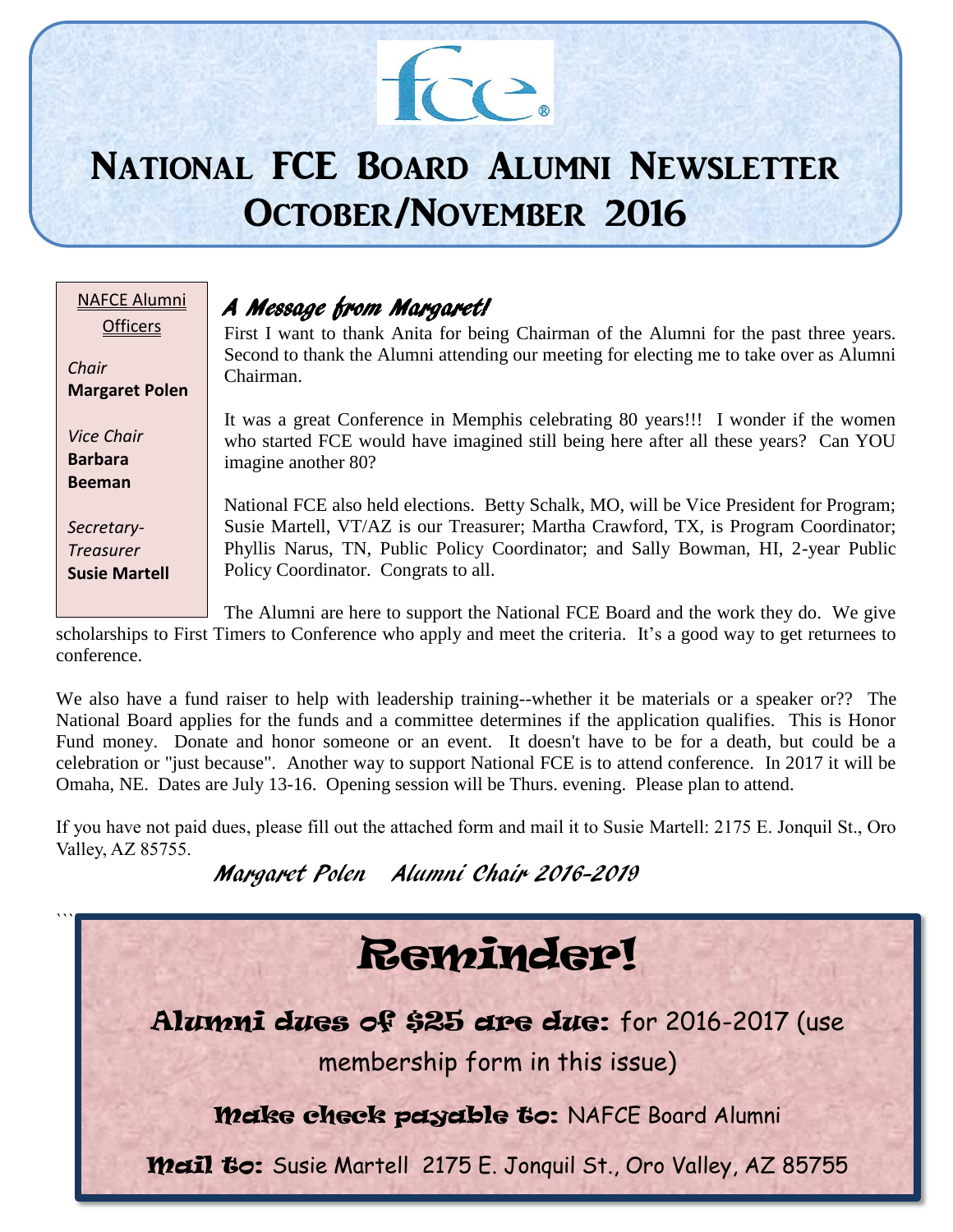

**From Margaret Polen ~** Arizona FCE had a state meeting at the beginning of October. We set goals and objectives, a budget, and training and meeting dates for 2017. We are not a large group, but are looking to expand our membership. Our goals are built around the National FCE focus of Human Trafficking. This affects all of us.

Living near the border and with all the politics going on, those of us who do live here will tell you that not everyone coming across the border wants to be here in the U.S. They are being trafficked--mostly for the sex trade and partly for the domestic trade (nannies, housekeepers).

Could you imagine being taken against your will and being put in a foreign country and then threatened if you don't keep quiet and do what you are told?! How awful that would be.

Arizona FCE felt that our "job" was to educate our communities. With that in mind we are looking for training, so we know what we are communicating and also someone to partner with- preferably someone in law enforcement.

What is your state doing? We'd love to hear about it.

Hawaii has just held their annual convention Oct. 21- 23, on the island of Kauai. The members installed Martha Yamada as president and



Ruth Haitsuka as vice president, for the term 2017 - 2018. The state programs for 2017 will be a continuation of last year's ….. following Blue Zone practices (including wine after five!), serving our communities, and teaching/helping students to "Dress for Success", based on the Hearth Fire book of the same name. Past president, Pat Kubo, was honored with the NAFCE "Spirit of FCL" award at conference this summer and Hawaii's "Dress a Girl Around the World" project won recognition as a first place Leadership winner for brochure and program award. Outgoing state president, Sally Bowman, was elected to the NAFCE board as a Public Policy Coordinator.

Submitted by Denise Smith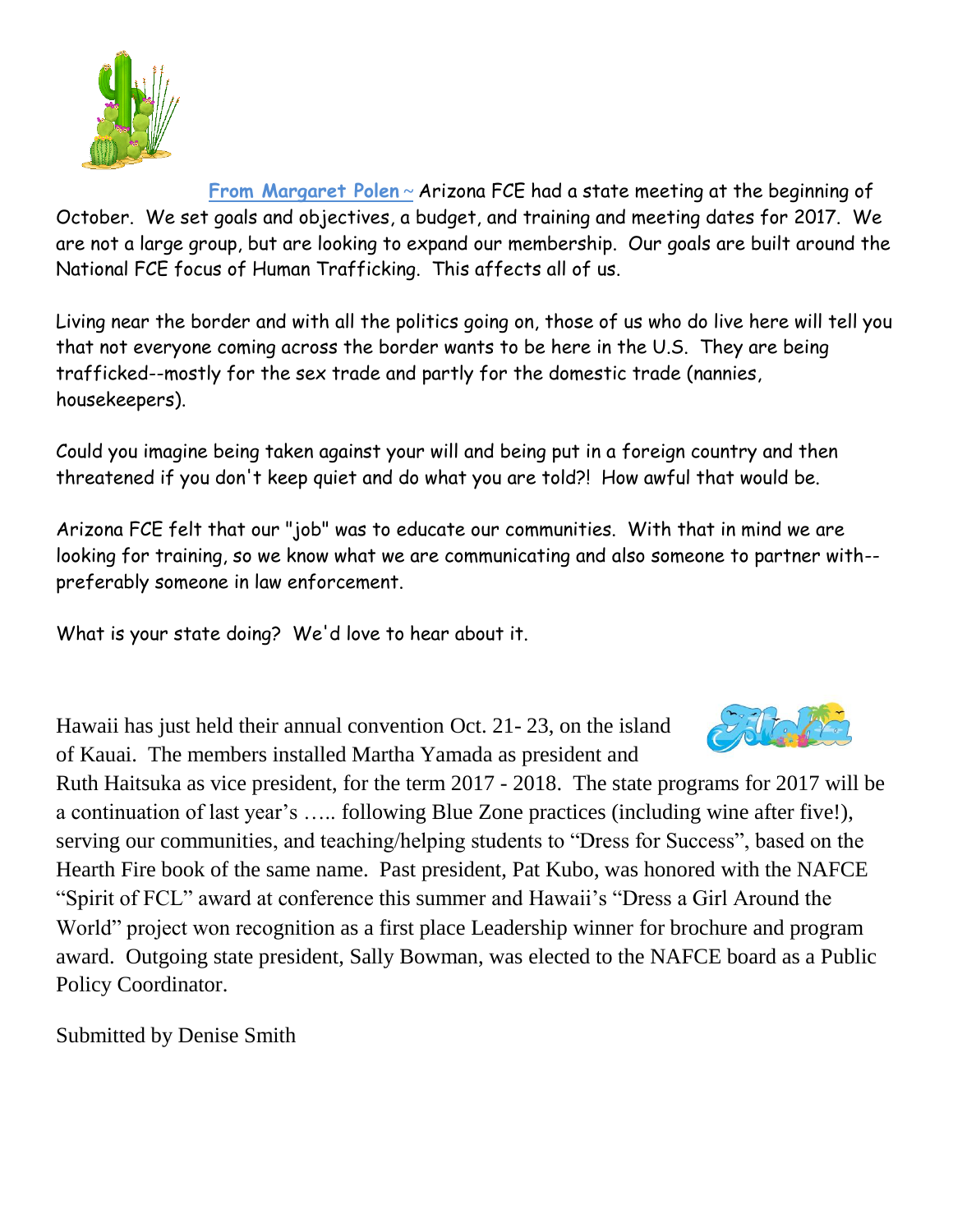## **UPDATES** by Margaret Polen

Yes, Susie has moved with her hubby and six cats to Arizona--just on the west side of Tucson. Arizona is looking forward to her joining us, though she'll keep her membership in Vermont.

Karen Walker fell and hit her head. Now she is having therapy to overcome dizziness. She had doubts they could retrain her "old brain", but it is working! Yay.

Carolyn Ropp had another back surgery this summer. It has greatly helped her. Maybe she'll make it to conference in NE.

Martha Crawford spent part of her summer moving her sister and mom to the Dallas area. Not a fun thing in August in Texas.

At the same time, we were moving my daughter to the townhome she bought. Even though she was still recovering from major surgery and chemo, she helped and also stayed at the townhouse while renovations were taking place. She is now considered in remission--great for someone diagnosed with Stage IV ovarian cancer. She has an all-new kitchen, carpeting, drapes, couch and few smaller things. Lots more to do, but for now it is really nice.

Steve and I celebrated 2 years of marriage. We spent 9 days in northern California--Napa and Sonoma Valleys, San Francisco on our anniversary and then 2 days in Lake Tahoe. He is very special--he is an FCE member and attends conference!

Let Denise know your updates: new address, health, what's new in your life. If you know of an Alumni we haven't seen or heard from lately, contact them. Denise can always send a newsletter and form. It would be great to know where everyone is. Those from the beginning, 80 years ago, have passed, but there are still many others out there that are "missing".

# From Carolyn Ropp

I am in the hospital after my 12th back Stenosis. Have stenosis at Joint T3/4 put pressure on my spinal cord causing diminished leg loss. Go to rehab in West Liberty, OH Friday or Sat. Will be there week or two. I could really hardly walk. Took rods to T 2 level. Hope the stenosis doesn't go into my neck! Will be doing lots of reading and embroidering this fall and winter. Add that rehab should help improve my Tim Conway shuffle.

9/9/16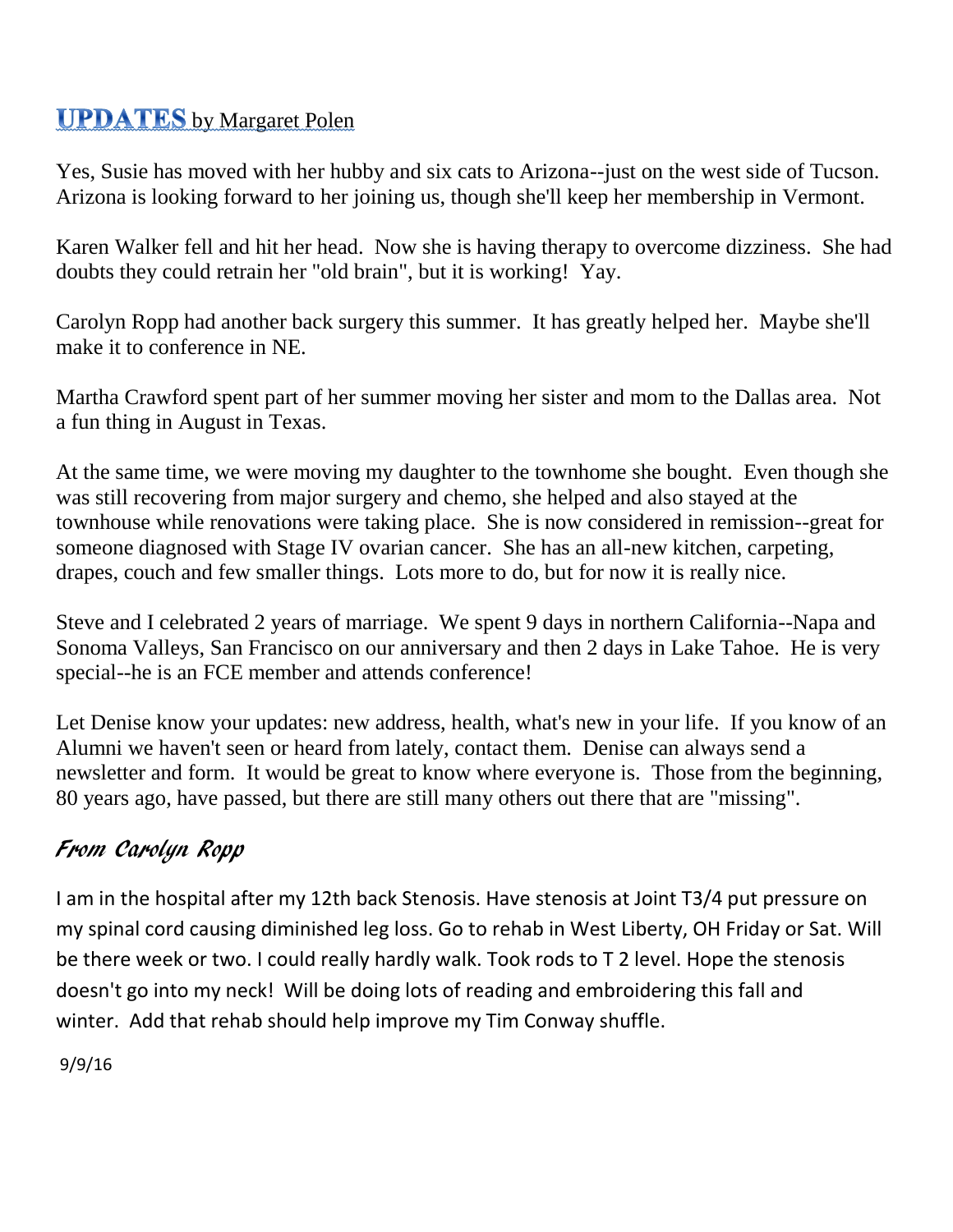



# NAFCE Alumni Fund Raiser for 2017

The Small Quilted Items fund raiser for 2016 was such a great success that we've decided to do it again!! Items such as table runners, pot holders, wallet purses, tote bags, mini quilts - will be auctioned off during the conference in Omaha – moneys collected will go towards the NAFCE Board Alumni Scholarship Fund to assist First Timers to attend conference.

If you can contribute one or more quilted items for the auction, they can be mailed to Barbara (Brown) Beeman- 403 Bellamy Lane, Clarksville, TN 37043 by **July 2017.**

Co- chairs: Barbara Beeman and Judy Fullmer



Your articles and photos (yes, we'd love to have photos!) can be sent to my email address: [cdsmith2139@gmail.com](mailto:cdsmith2139@gmail.com) or to my home address:

**433 Sylvan Ave. spc 39, Mountain View, CA 94041** or give me a call at: **650 969-3422** - leave a message if I'm not at home. Next newsletter **deadline is April 10, 2017**. We hope to hear from lots of you! Hugs, Denise Smith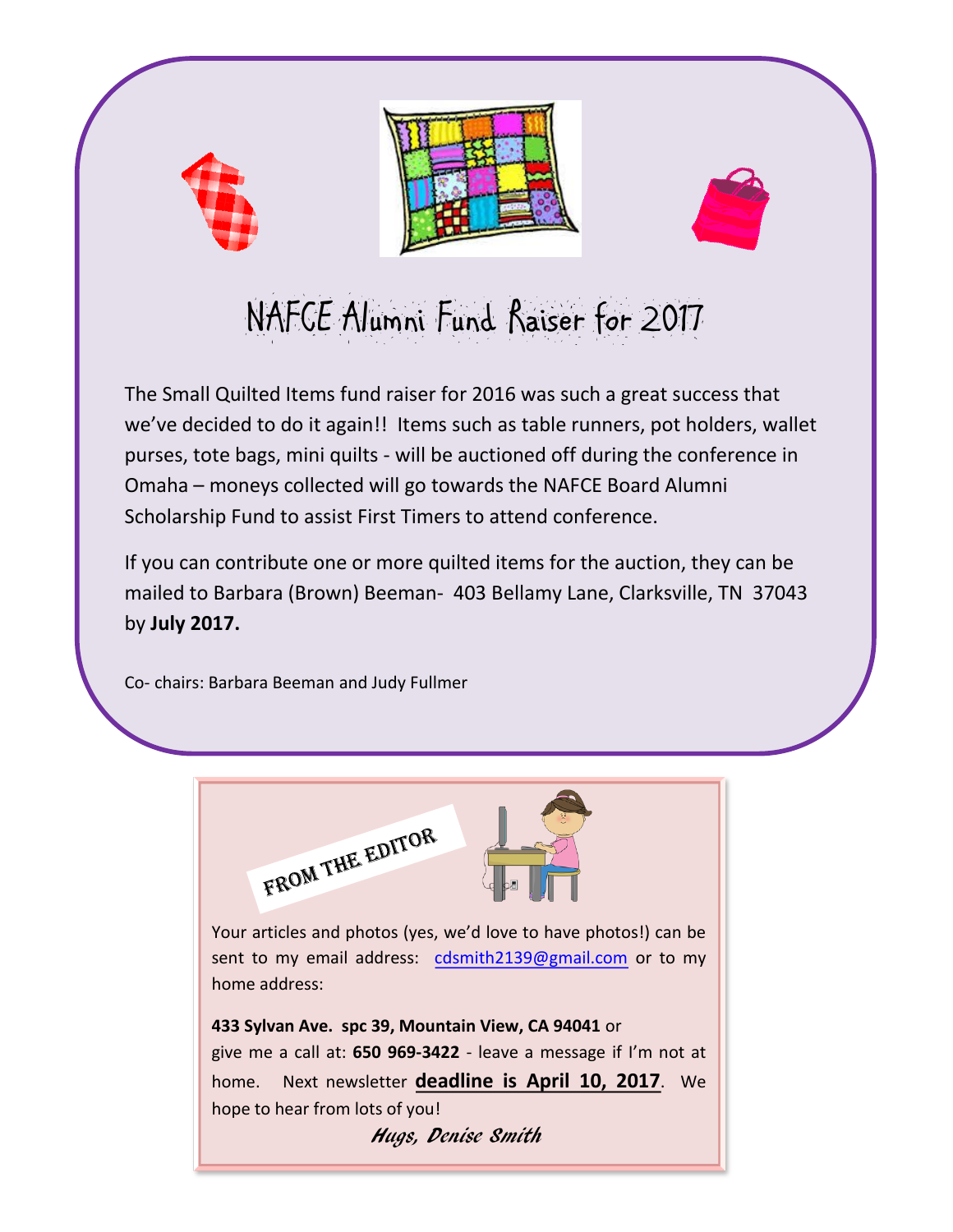

### **NATIONAL FCE BOARD ALUMNI MEMBERSHIP FORM-2016**

*(TYPE OR PRINT CLEARLY)*

| Date: ___________________                                   |                                                                                        |                                        |                                                                                                                                                                  |
|-------------------------------------------------------------|----------------------------------------------------------------------------------------|----------------------------------------|------------------------------------------------------------------------------------------------------------------------------------------------------------------|
|                                                             |                                                                                        |                                        |                                                                                                                                                                  |
|                                                             |                                                                                        |                                        |                                                                                                                                                                  |
|                                                             |                                                                                        | State                                  | Zip Code                                                                                                                                                         |
|                                                             |                                                                                        |                                        |                                                                                                                                                                  |
|                                                             | Years served (optional) Nearly Controller and the controller and the controller        |                                        |                                                                                                                                                                  |
|                                                             | <u>NATIONAL FCE BOARD ALUMNI DUES</u> (Due September 1 <sup>st)</sup> \$25 per year \$ |                                        |                                                                                                                                                                  |
|                                                             |                                                                                        | Name & address of person(s) remembered | living or deceased or those you want to thank or to<br>someone special. A note will be sent to them saying<br>"donation will go to Scholarships for Conference". |
| <b>ALUMNI SCHOLARSHIP FUND</b><br>Donation<br>$\frac{1}{2}$ |                                                                                        |                                        | Name:                                                                                                                                                            |
|                                                             |                                                                                        |                                        |                                                                                                                                                                  |
|                                                             | All money in the Scholarship Fund will<br>go toward the First Timers Annual            |                                        | City:                                                                                                                                                            |
| like your donation to be in                                 | <b>Conference Scholarships. If you would</b>                                           |                                        | State: _______________ Zip Code:___________                                                                                                                      |
|                                                             | remembrance of or for someone special,<br>please fill out their name and address.      |                                        |                                                                                                                                                                  |

#### *MAKE CHECK TO:* **NAFCE BOARD ALUMNI**

|                    | <i>MAIL TO</i> : Susan Martell, 2175 E Jonquil St, Oro Valley, AZ 85755 |  |
|--------------------|-------------------------------------------------------------------------|--|
| TOTAL OF CHECK: \$ |                                                                         |  |
| TOTAL OF CASH: \$  |                                                                         |  |
|                    | ALUMNI MEMBER SIGNATURE                                                 |  |

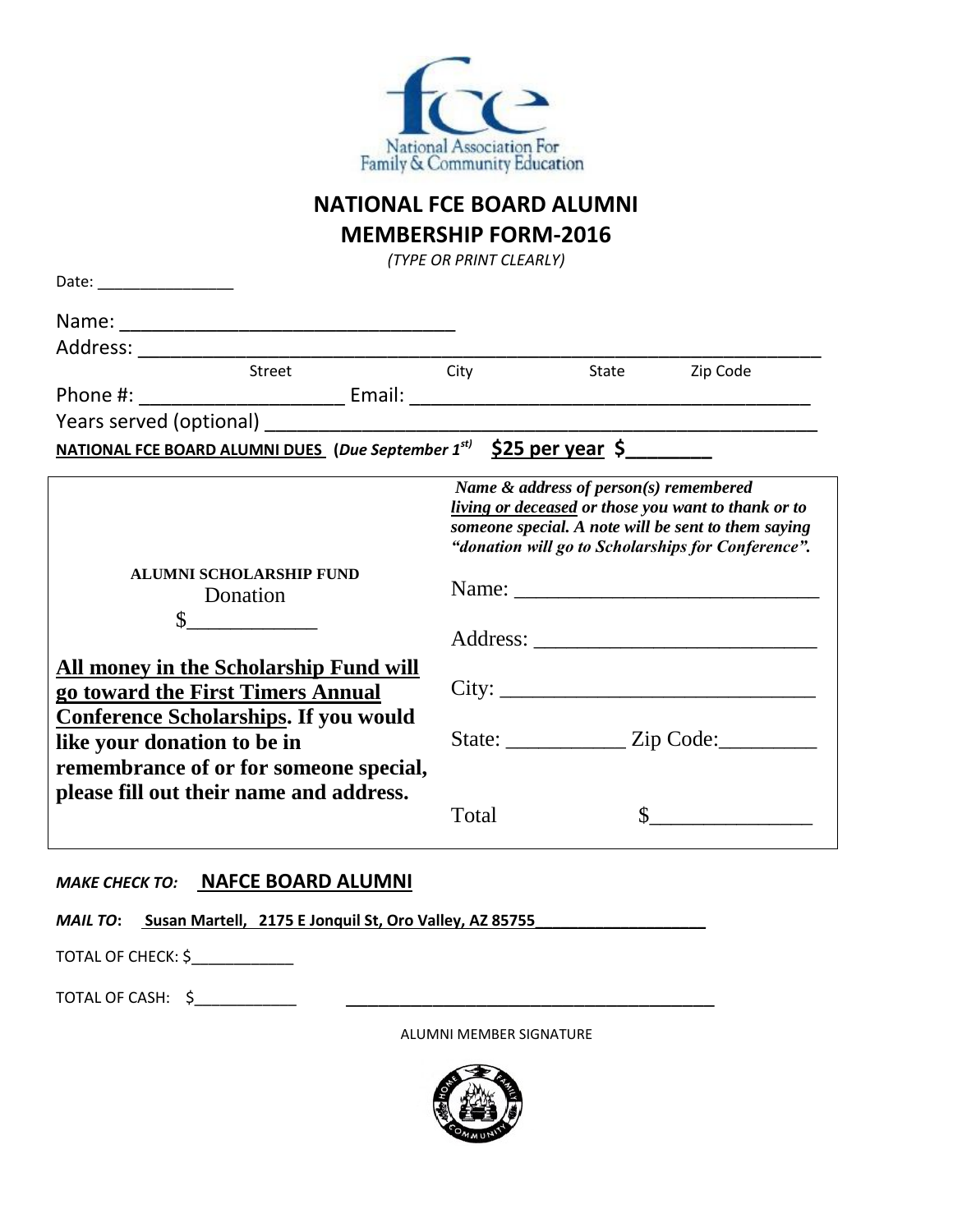

#### National Association for Family & Community Education Board Alumni

The National Association for Family & Community Education Board Alumni met July 17, 2016 at the Hilton Hotel in Memphis, Tennessee. Vice Chair Barbara Beeman called the meeting to order at 6:06 p.m.

Those present: Janet Kline, Barbara Beeman, Margaret Polen, Bonnie Teeples, Scott Teeples, Karen Walker, Anne Engen, Martha Crawford, Ardyce Snyder, Jeanne Purich, Wanda Briddle, Kristen Walker, Charlene Budd, Connie Larrington, Lynn Maples, Marian Hannon and Judy Fullmer.

Guests: Guy Beeman, Steve Polen, Katelynn Whettstein, Bob Hannon, and \_\_\_\_\_\_\_ Budd.

Margaret Polen was appointed Secretary Pro Tem and Martha Crawford was appointed Acting Treasurer for the meeting.

After being called to order, everyone read the National Creed. That was followed by an inspiration by Barbara Beeman. She read Psalm 86, the Prayer of David and then had us sing the Doxology.

#### **MINUTES**

Marian Hannon moved acceptance of the 2015 minutes as corrected. Martha Crawford seconded. Motion carried

Corrections: Second paragraph- *Guy* should be added before Beeman; *Briddle* was misspelled. Second page, last line: Joan *sent*.

#### **FINANCIAL**

Susie Martell sent the following Treasurer's Report:

| <b>Beginning Balance</b> |                       | \$6,594.28 |
|--------------------------|-----------------------|------------|
|                          |                       |            |
| <b>Total Income</b>      |                       | \$1,340.00 |
|                          |                       |            |
| Disbursements            | 80th Anniv. Pin/Conf. | 438.00     |
|                          | Check fee             | 5.00       |
|                          |                       |            |
| Balance, July 1, 2016    |                       | \$7,491.28 |

Her report was filed for Audit.

Scott Teeples challenged Alumni Members to hold an auction that would benefit the Alumni.

The Alumni Silent Auction with small quilted items raised \$590.

#### **HONOR FUND**

There was no report beyond there being \$2,375 in the account. This money is to be used for leadership building only.